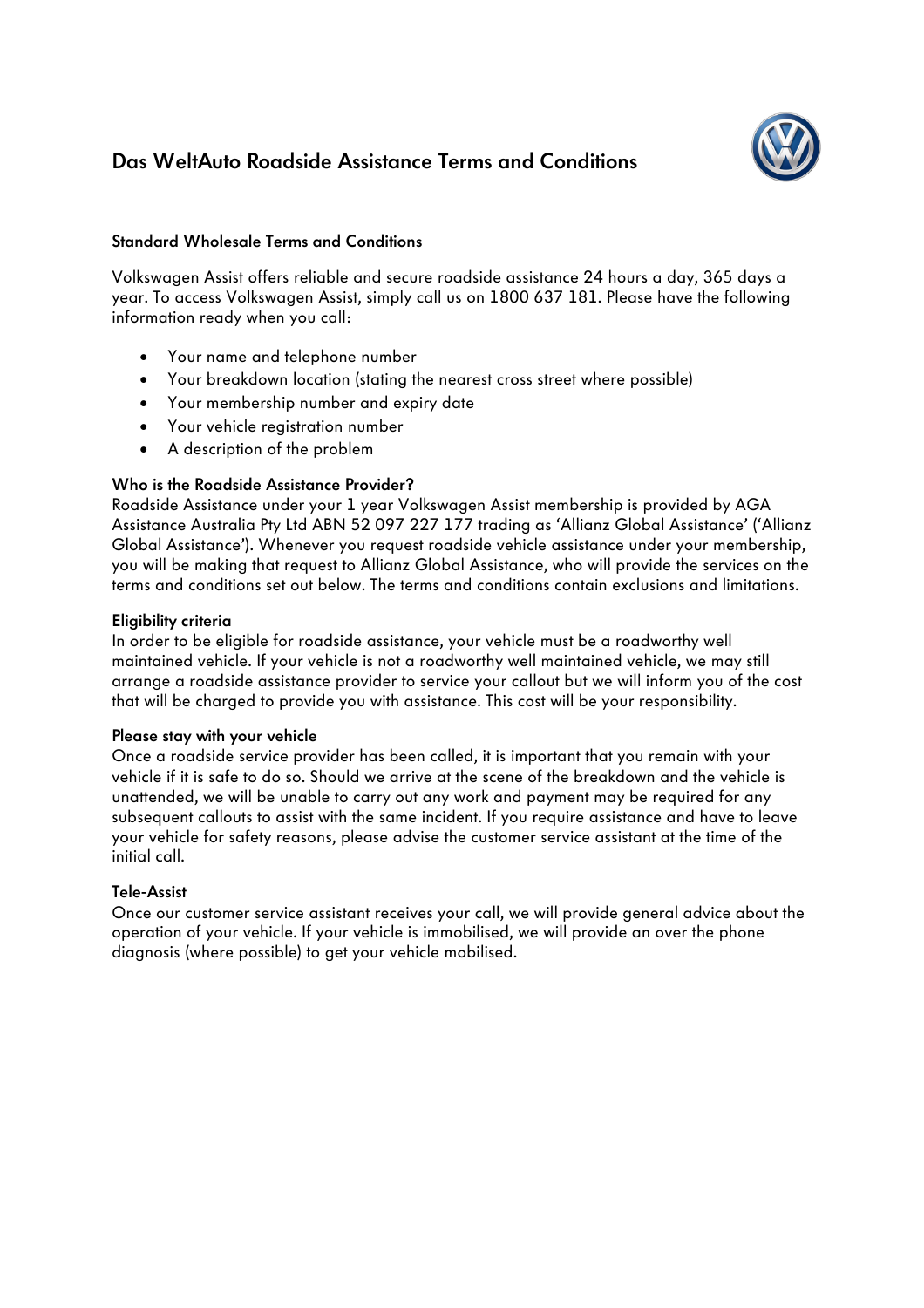# **Roadside Assistance**

If our customer service assistant is unable to get your vehicle mobilised over the telephone, we will dispatch a service provider to assist in the following ways:

# • **Flat batteries**

Flat batteries can occur. If you find yourself immobilised with a battery problem, we will attend to your vehicle, test the battery for performance, jump start the flat battery or coordinate a battery replacement if required. Should the battery still be covered under the warranty period (3 years from first date of registration - unlimited kilometres), the battery replacement will be at no cost to you. However, if the battery is outside the warranty period and requires replacement, the cost of the replacement battery will be charged to you

# • **Emergency fuel**

If your vehicle runs out of fuel, we will provide sufficient petrol or diesel (to a maximum of 10 litres) for you to travel to the nearest available petrol station. If you drive an LPG fuelled vehicle, we will tow your vehicle to the nearest petrol station, subject to the towing limits set out below. In the event that wrong fuel is added to the vehicle, towing to the nearest authorised repairer will be coordinated at your cost.

# • **Flat tyres**

If you find yourself with a flat tyre, we will change it with the vehicle's serviceable spare wheel. If your vehicle is not equipped with a spare wheel, we will transport the vehicle to an approved tyre outlet or authorised repairer, whichever is the nearest (subject to the towing/transportation limits). Should additional services be required beyond this due to multiple flat tyres, the spare tyre being unserviceable, replacement wheel studs/nuts not being available or locking wheel nut key not available, towing will be provided at your cost.

# • **Lost or locked keys**

If you lose your keys or lock them in your vehicle, we will provide all reasonable assistance (subject to proof of ownership shown) to:

- locate and deliver a spare key or
- arrange for the driver to retrieve the spare key, if this is more practical; or

 - gain access to your vehicle (once a consent and indemnity form has been signed by you). In all other situations where the key is not available, we will arrange to transport the vehicle to an authorised repairer, where the appropriate entry methods may be used. We will not be responsible for any damage incurred, or for any repair costs that result from gaining access to the vehicle or moving the vehicle while it is locked. A limit of \$150.00 (inc. GST) applies to this benefit. All additional costs are your responsibility.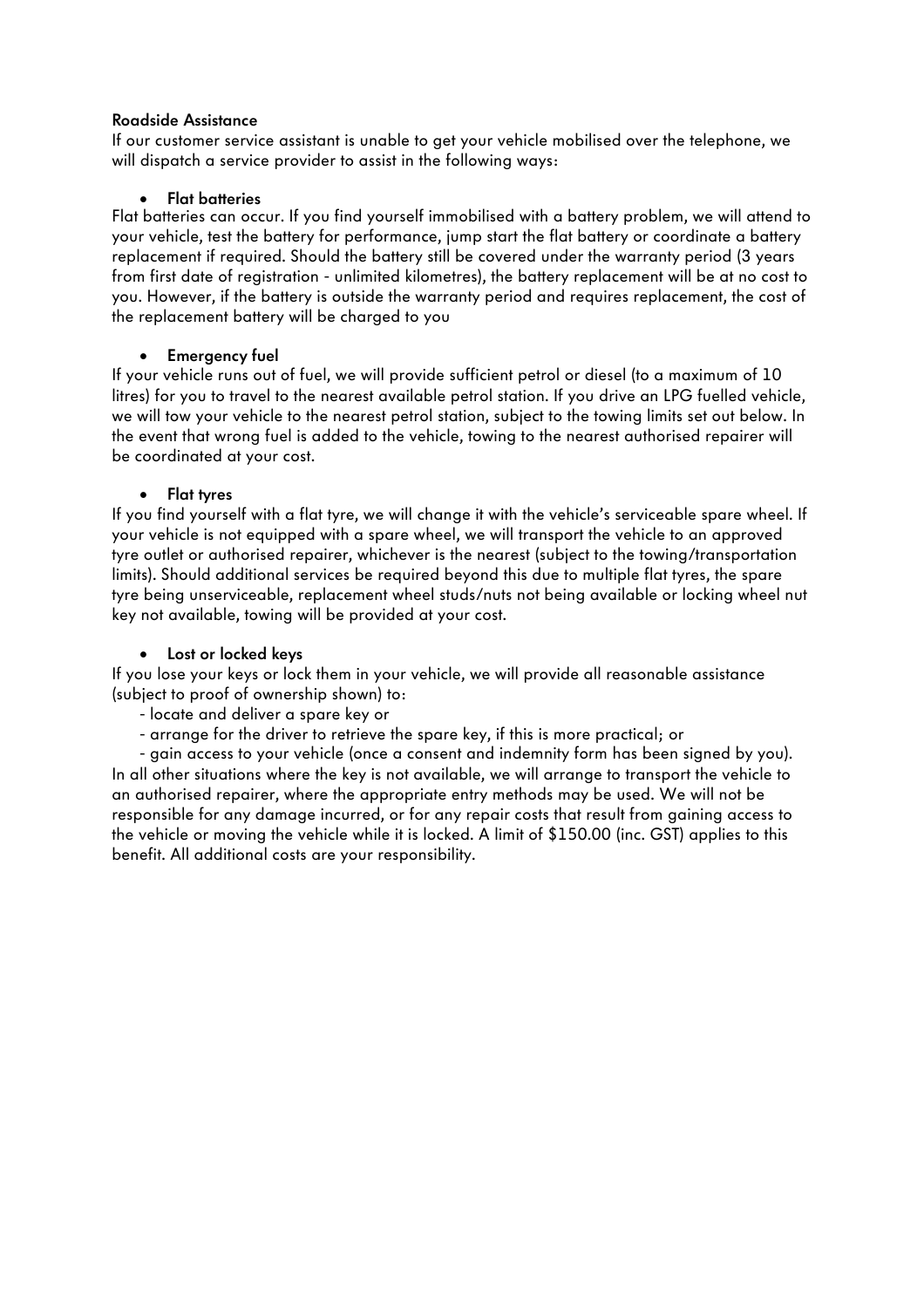# • **Towing/transportation**

If your vehicle cannot be mobilised at the breakdown location, we will deliver your vehicle to the nearest authorised repairer. If the breakdown has occurred after business hours, we will arrange for your vehicle to be stored at a secure facility and delivered to the authorised repairer the next working day.

# • **Accident Coordination**

Following an accident, we will coordinate towing arrangements and will also provide advice on accident procedures. If required, we will coordinate alternative transport to enable you to continue your journey. All accident towing and alternative transport costs are your responsibility. (Note that these costs, subject to the payment of any excess, may be recoverable from your insurance company under an appropriate insurance policy)

# • **Bogged vehicle**

We will, at your cost, attend and recover your vehicle from a bogged situation provided that reasonable and safe access is available to a conventional two wheel drive recovery vehicle and no other specialist equipment is necessary. All costs will be your responsibility.

# • **Caravan & Trailer Assistance**

If your vehicle suffers a breakdown and requires transportation to a repairer, we will coordinate transport of the attached caravan or trailer to the same repairer or nearest safe location at your cost.

### • **Taxi**

If your vehicle cannot be mobilised due to a breakdown and must be transported to the nearest authorised repairer, we will provide one taxi ride per incident, to a maximum value of \$100.00 (inc. GST) so you and your passengers can continue your journey to the nearest town or within the same city where the breakdown occurred.

### • **Emergency accommodation**

If your vehicle is immobilised by a breakdown for more than 24 hours and you are more than 100 kilometres from your home, we will provide three (3) nights of accommodation up to the value of \$150.00 (inc. GST) per night (room cost only) should you decide to remain with your vehicle while it is repaired locally, or if alternative transport is unavailable. Any amounts charged in excess of this limit will be at your cost. This benefit will stop once your vehicle has been repaired.

### • **Car rental**

In addition to three (3) nights of emergency accommodation, we will provide a rental vehicle for up to three (3) days to a value of \$100.00 (inc. GST) per day should your vehicle be immobilised by a breakdown for more than 24 hours and you are more than 100 kilometres from your home. If you do not take up the option of emergency accommodation and elect to continue your journey whilst your vehicle is being repaired, we will provide a rental vehicle for up to five (5) days to a value of \$100.00 (inc. GST) per day. Any amount charged in excess of this limit will be at your cost. You will be responsible for all fuel costs, toll charges, insurance excess reduction, excess kilometre charges, any traffic infringements, relocation fees, any damage and any excess or insurance waivers on the rental vehicle. Rental vehicle benefits cease on the day the vehicle has been repaired.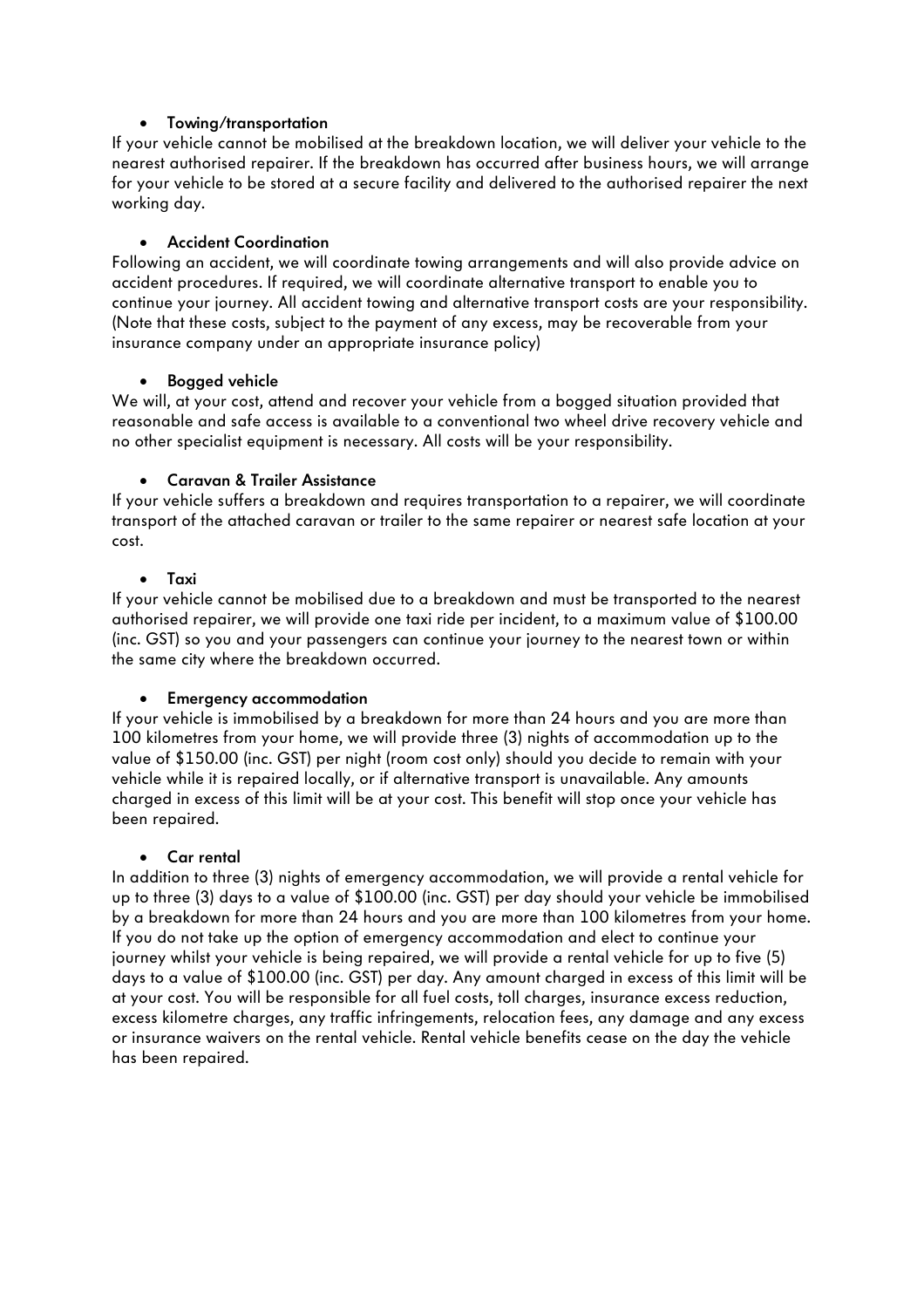# • **Alternative transportation**

Should hotel accommodation or a rental vehicle be unavailable following the immobilisation of your vehicle due to a breakdown (for more than 24 hours) and you are more than 100 kilometres from your home, we will transport you and up to four of your passengers to your home or to your intended destination up to the value of \$450.00 (inc. GST). Any amounts charged in excess of this will be at your cost.

# • **Vehicle relocation**

Vehicle relocation will be provided where your vehicle has a breakdown more than 100 kilometres from your home and cannot be repaired on the same day. If you have left the vehicle to continue your journey, vehicle relocation will be provided to deliver the vehicle, once repaired, to your home or intended destination (whichever is the nearest) where the distance between you and the selected authorised repairer is greater than 100 kilometres. Alternatively, return transport will be provided to enable the driver to pick up the repaired vehicle.

# • **Urgent message relay**

Following a breakdown or accident, we will relay urgent messages to family, friends or business associates likely to be affected or concerned by the disruption or delay and/or provide advice on local transport options and alternatives.

# • **Legal advice**

Telephone legal advice is available from one of our preferred legal firms for preliminary advice on any matter involving the use or ownership of your vehicle. Advice is confidential and there are no consultation fees or telephone charges. It does not extend to written advice, preparation of briefs or personal interviews.

# • **Medical advice**

Urgent telephone medical advice provided by a qualified nurse or doctor is available 24 hours a day. Medical advice will also be extended to any direct family members if they are travelling with you or if they are at home while you are travelling. You will be responsible for all associated medical costs.

# • **Property Assistance**

Should any unforseen household emergency arise due to fire, flood, storm, earthquake or burglary, whilst travelling away from your home in your vehicle, we will arrange for the appropriate provider to attend the driver's home and minimise further loss or damage and ensure personal safety. We will arrange the assistance, however, all repair costs, supervision and authorisation of repairs are your responsibility.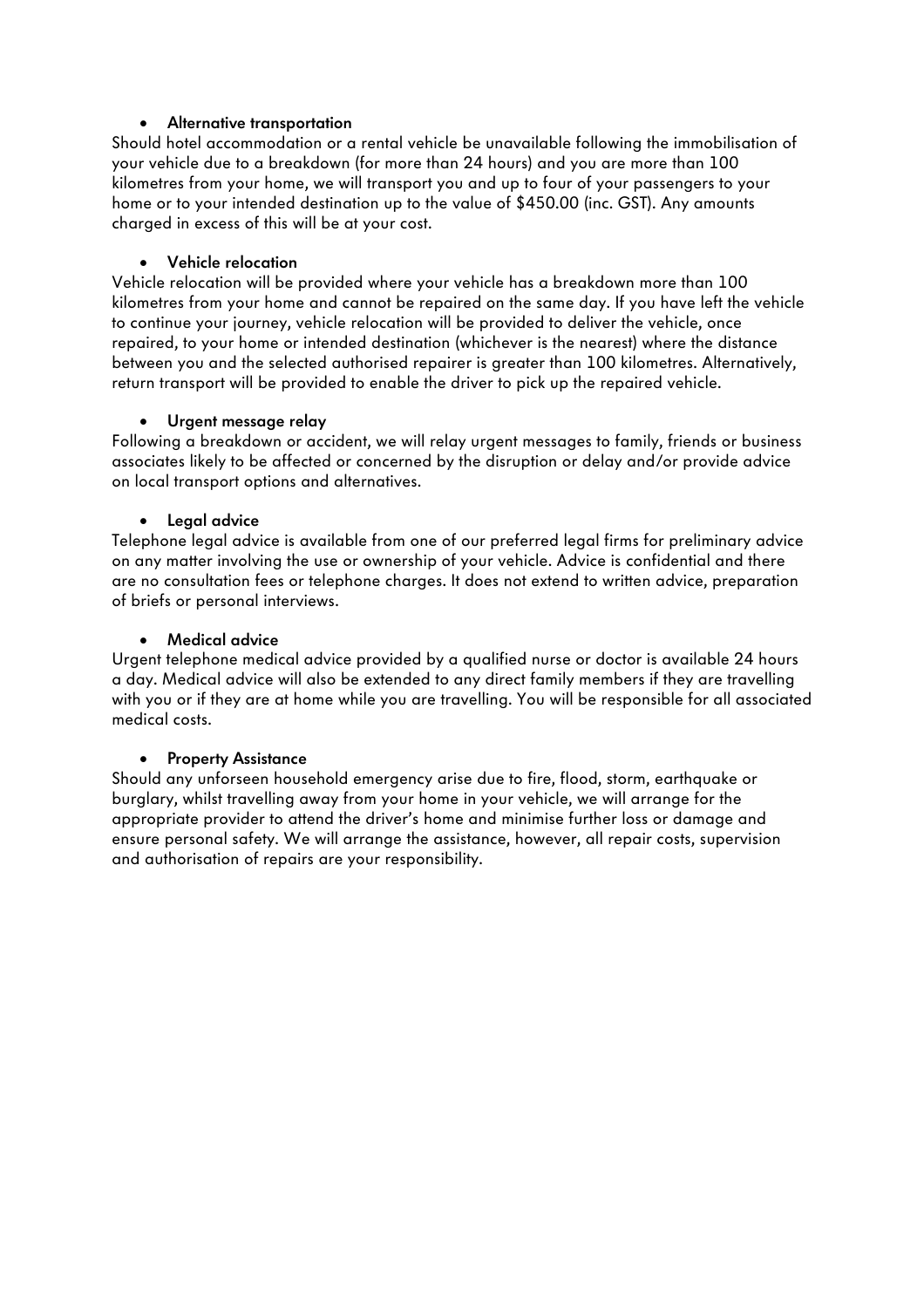### **Exclusions and limitations**

We provide general roadside assistance. We will not be responsible for the cost of any parts or components for the roadside repair of the vehicle, other than minor breakdown repairs. Please note:

- 1. We will not be responsible or liable for any additional or increased costs and expenses incurred as a result of the vehicle being outside a service area.
- 2. Subject to the statutory consumer guarantees and remedies available to you under the Australian Consumer Law and except to the extent caused by our negligence or our agents or service providers, we are not required to provide the roadside assistance services and will not be responsible or liable for any costs and expenses (or any increased costs or expenses) incurred in connection with or as a result of:
	- a) the vehicle not being registered on our roadside assistance system where membership data is stored;
	- b) the vehicle being unregistered;
	- c) the vehicle being unattended;
	- d) the vehicle being involved or connected to any form of motor sports (including driving on a racetrack or competing in organised road or off-road rallies);
	- e) vehicle abuse or neglect by you (as reasonably determined by us or Volkswagen);
	- f) you failing to use reasonable care with the vehicle;
	- g) failure by you to conduct regular preventative vehicle maintenance or provision of inappropriate repair or maintenance to the vehicle;
	- h) repeated service calls due to member related faults;.
	- i) failure by you to comply with any instructions or directions provided with or attached to the vehicle;
	- j) accident damage, any damage arising from or caused by an impact or collision or accidental damage of any nature, any attempted or successful theft or break-in of the vehicle (but excluding the provision of and cost of providing any accident-related services which we agree to arrange or provide);
	- k) failure by you to comply with instructions reasonably provided by us, our agents or service providers;
	- l) failure by you to comply with any applicable road laws or regulations;
	- m) caravans or trailers;
	- n) bogged vehicles;
	- o) vehicles over 3.5 tonne GVM (Crafters only are allowed up to 5 tonne GVM).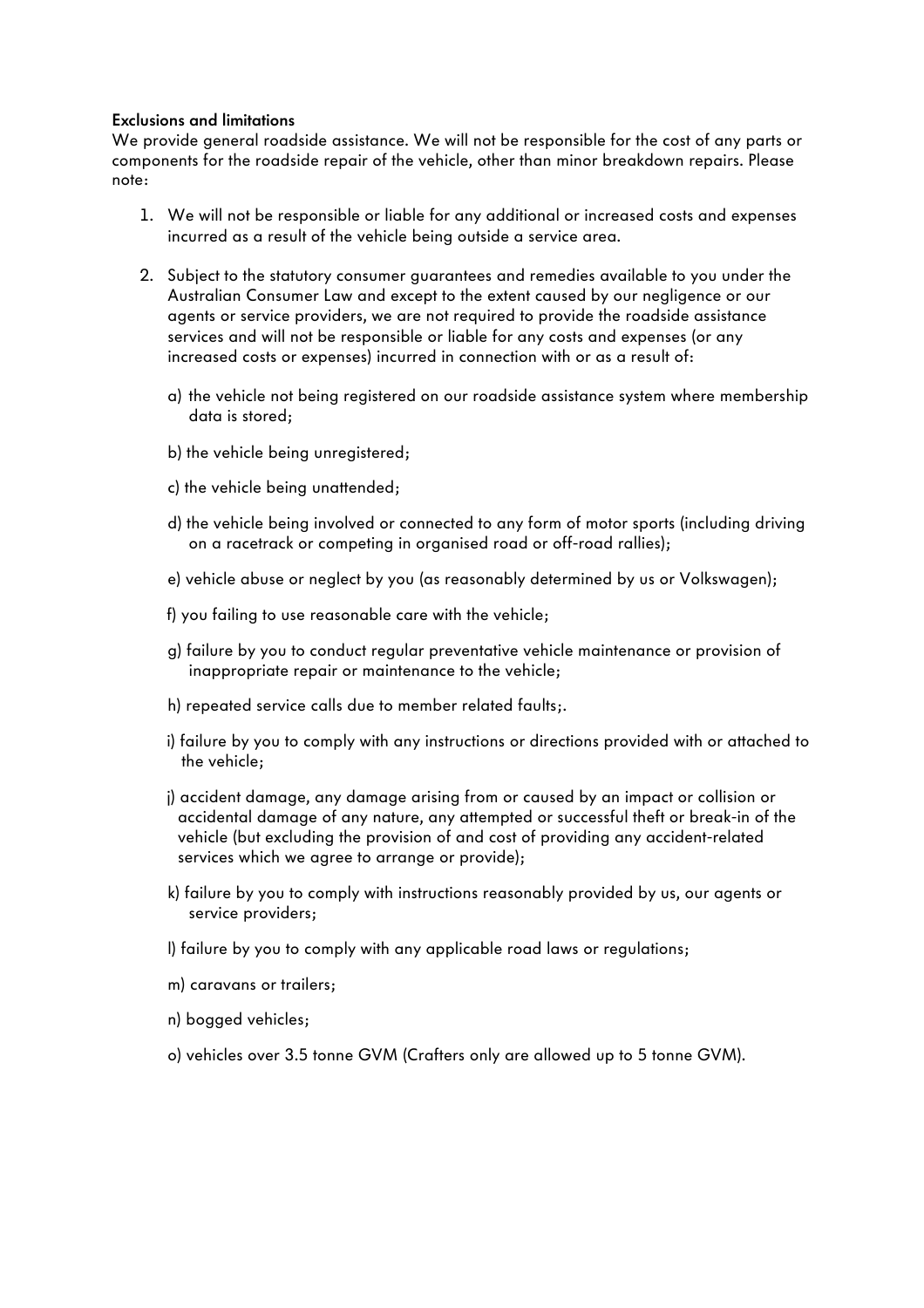- 3. Where we incur costs under item 2 above, you will be responsible for the cost and must make payment in the amount and manner as advised by us. Additionally, if any of those events result in more than 5 callouts per year, we will be entitled to suspend your membership by giving you 30 days prior written notice with an explanation of the decision.
- 4. Services provided by us are also subject to:
	- Resources being reasonably available in the vicinity of the breakdown or problem;
	- Any circumstance reasonably considered to be beyond our control (including but not limited to poor weather conditions such as heavy rain, cyclonic conditions, snow fall and flooding, as well as war, strikes, civil commotion, unexpected traffic conditions and telecommunication failures);
	- Areas being trafficable by a two wheel drive recovery vehicle;
	- Vehicle accident or traffic congestion;
	- Restricted access area requirements.
- 5. We have no obligation to pay for costs incurred in service calls where your vehicle is immobile in a workshop undergoing repairs, or undergoing mechanical or electrical repairs at your premises. We are not responsible or liable for any costs arising from work carried out by an authorised repairer, and all repairs and costs for repairs undertaken by the repairer are your responsibility.

# **Transfer of cover**

Your membership is fully transferable to the new owner of the vehicle at any time during the membership period. Please contact us on 1800 637 181.

# **Australian Consumer Law**

Despite anything contained in these terms and conditions, the Australian Consumer Law (ACL) gives you statutory rights including guarantees and remedies that cannot be excluded or modified by these terms and conditions. The ACL guarantees and remedies include (depending on the type of failure, fault, or defect and whether major or minor) repair or replacement, a refund, compensation for reasonably foreseeable loss or damage, or a resupply of services if the goods or services do not meet the standards required by the ACL.

# **Privacy**

To arrange and provide your roadside assistance including any renewals, and to manage your and our rights and obligations arising from or in connection with the roadside assistance including any disputes, we (in this Privacy Notice "we", "our" and "us" includes AGA Assistance Australia Pty Ltd trading as Allianz Global Assistance, its agents and representatives) collect personal information from you and those authorised by you such as motor vehicle dealerships, vehicle manufacturers, fleet management companies, financial institutions, your agents and representatives, as well as from our agents and others we consider necessary.

Apart from providing the roadside assistance and for related purposes such as to provide renewals, for handling disputes, and for recovery against third parties, we also collect, use, and disclose your personal information for product development, marketing and promotions, research, IT systems maintenance and development, and for other purposes with your consent or where authorised by law.

For more information about our handling of personal information, including further details about access, correction and complaints, please see our privacy policy available on request or via http://www.allianz-assistance.com.au/.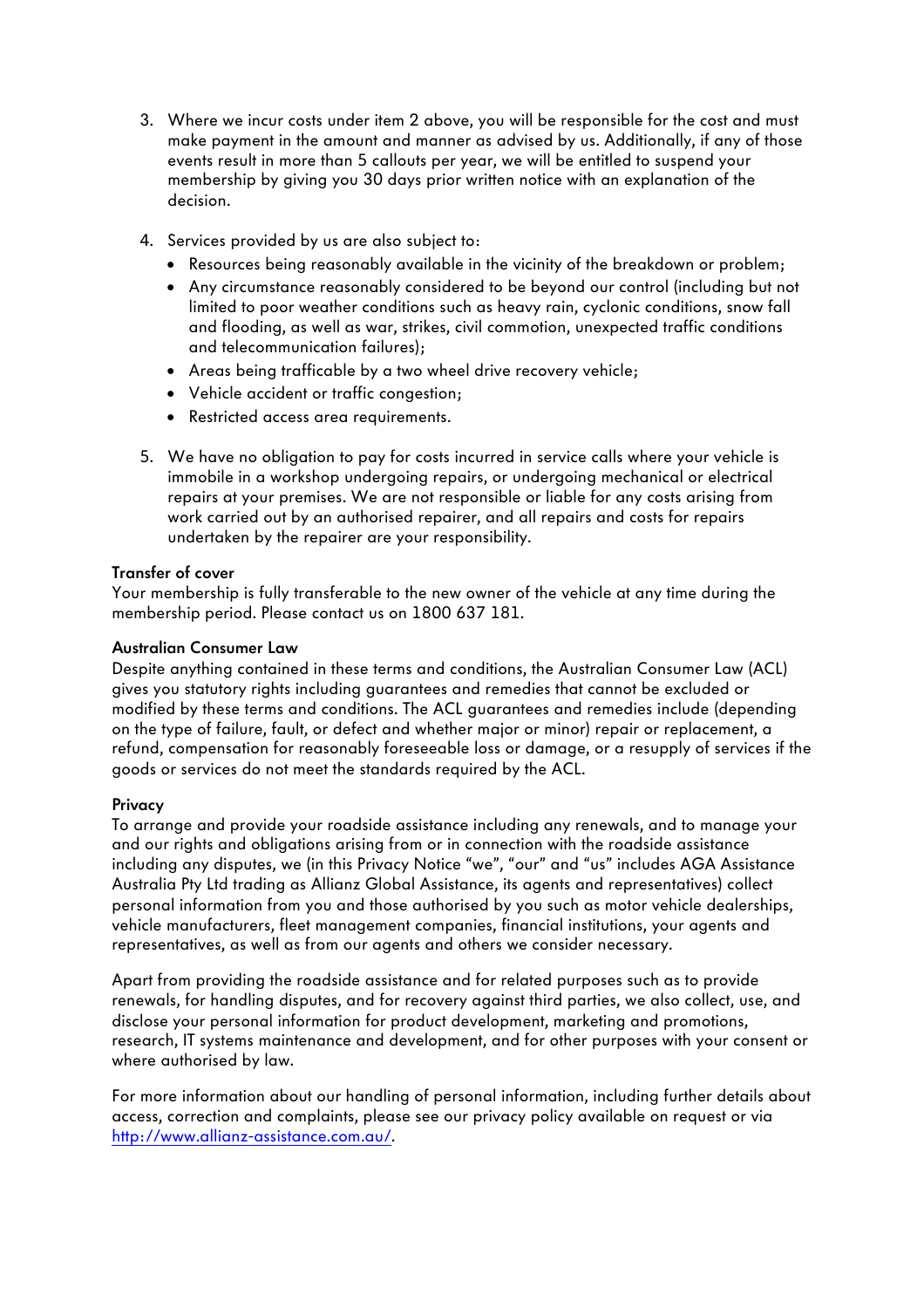#### **Definitions**

In these terms and conditions, the following words have the following meanings:

**accident**: a vehicle damaged by impact or collision of any nature, or by attempted or successful theft or break in to the vehicle.

**authorised repairer**: a Volkswagen dealership, a servicing dealer or a repairer that has been authorised and approved by Volkswagen to undertake workshop repairs to the vehicle, or in areas where no authorised repairers are located, a repairer recommended by us. We are not responsible for any costs for work carried out by an authorised repairer (including a repairer recommended by us) and all repairs and costs are your responsibility.

**breakdown**: mechanical or electrical fault which has caused the vehicle to be immobilised or become unsafe to drive (whether in transit or otherwise). Breakdown can also include a flat tyre, flat or faulty battery, a vehicle which has run out of fuel or keys which have been locked in the vehicle or lost.

**callout:** roadside assistance provided by our customer service assistant over the telephone or by us or a service provider at or from the breakdown location.

**home:** your home or business address as registered on our roadside assistance system.

**minor breakdown repairs:** minor repairs of an immobilised vehicle (including components up to a cost of \$20.00 (inc. GST)) to facilitate the immediate mobilisation of the vehicle. It does not include workshop repairs which may require diagnostic equipment or parts or repairs and does not include servicing of vehicles.

**mobile or mobilised:** means moving or capable of moving using the vehicle's own power and as intended by the manufacturer when operating normally. "Immobile" and "immobilised" have the corresponding meaning.

**restricted access area:** an area that is protected by security and/or other systems designed to prevent access by unauthorised people and includes areas that we do not have permission to enter (including but not limited to airports, sporting venues, protests, airports, and concerts).

**roadworthy well maintained vehicle:** maintained vehicle that is mechanically sound and otherwise fit to be operated and driven on Australian roads. The vehicle will comply with the minimum safety and other standards required by Australian road safety and transport laws and regulations and also be maintained and serviced by qualified personnel to the vehicle manufacturer's recommended standards and specifications set out in the vehicle service booklet and instruction manual.

**service area:** an area or location in mainland Australia with made roads or Tasmania, Phillip Island, North Stradbroke Island, Moreton Island, Kangaroo Island, King Island, Fraser Island and Thursday Island. In the event where the provision of services incurs ferry or over-sea transport costs, you will be responsible for such extra costs.

**service provider:** a mobile mechanic, tow truck operator or other roadside assistance provider nominated by us.